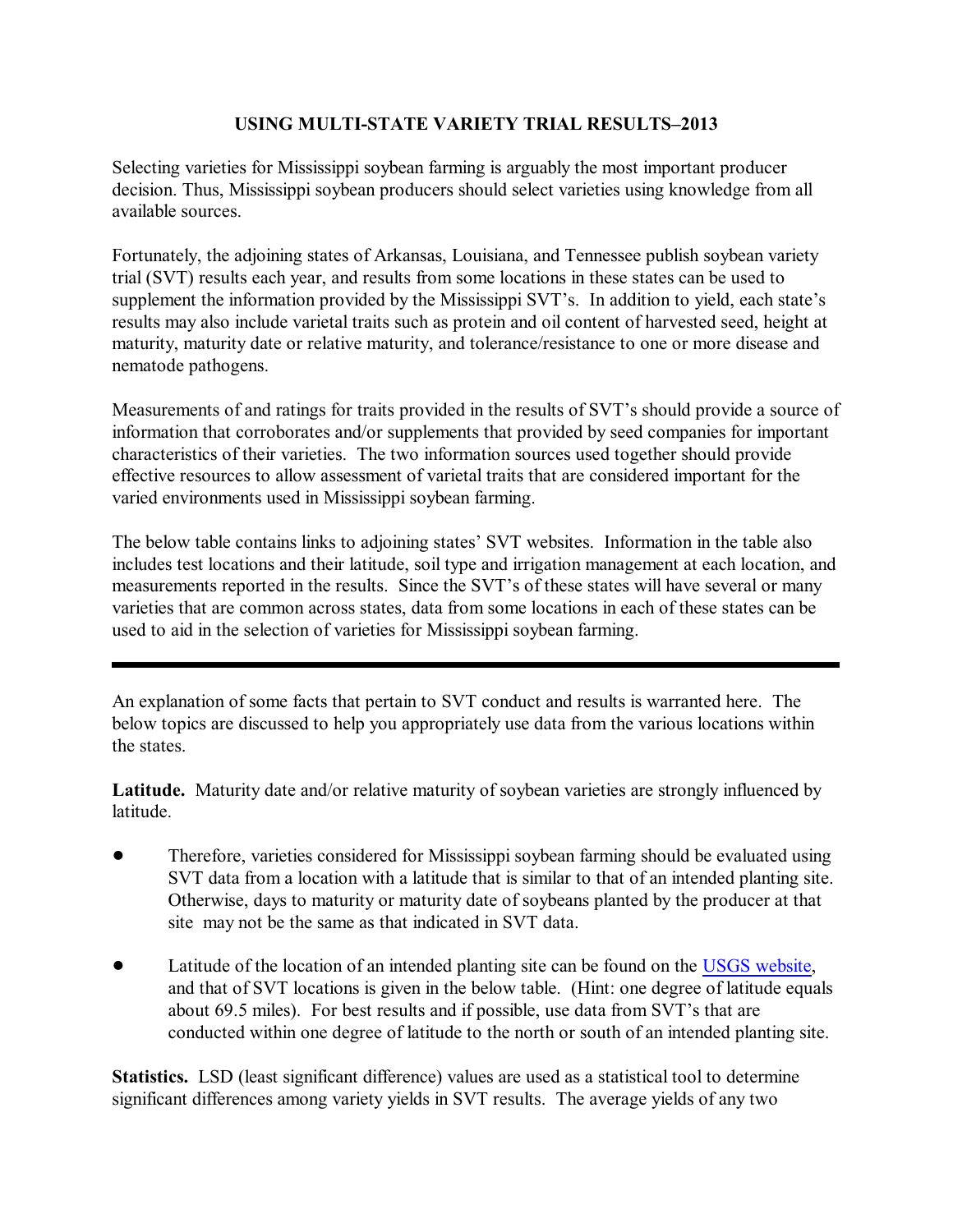varieties being compared must differ by more than the LSD value to be considered different in yield in a particular test.

Put another way, the LSD is the smallest difference between two varieties than can be attributed to an actual difference in the varieties' yield potential in a particular trial. Thus, a difference in the yields of two varieties that exceeds the LSD is attributable to a difference in the yield potential of the two varieties. Even though the average yield of two varieties may be numerically different, the two yields are not considered significantly different in terms of yield potential if that difference does not exceed the test LSD.

- $\bullet$  Be aware that some states use a 10% level of probability while some use a 5% level. This means that a yield difference between two varieties that exceeds the LSD value at the 10% level of probability will be expected to do so 9 times out of 10 and 19 times out of 20 at the 5% level. LSD values calculated at the 5% level are a more stringent statistical test.
- $\bullet$  CV (coefficient of variation) and/or  $\mathbb{R}^2$  (coefficient of determination) values are often shown in tables of SVT data. These values are a measure of the relative precision of a given trial and can be used to compare the relative precision of different trials.
- The CV is generally considered to be an estimate of the amount of unexplained variation in a given SVT, while the  $R^2$  is a measure of the amount of variation that is explained or accounted for in a given SVT. A CV below 10% (10% unexplained variation in a trial) is desired, while an  $\mathbb{R}^2$  above 0.90 (90% of the variation in a trial has been accounted for) is desired.
- $\bullet$  CV and  $\mathbb{R}^2$  values calculated from irrigated test data should be lower and higher, respectively, than those calculated from nonirrigated test data. Using data from SVT's with a high CV or low  $R^2$  may result in erroneous variety choices.

**Irrigation vs. no irrigation.** Yield potential of a variety and yield comparisons among varieties are best determined using data that are collected from irrigated SVT's. Properly applied irrigation removes the effects of drought-related stress that will affect and may differentially affect varietal performance at any location. Thus, a true comparison of how varieties perform in relation to each other is best determined from SVT's that are properly irrigated.

- When evaluating results from irrigated SVT's, it is important to determine if varieties within the different maturity group (MG) classifications were blocked so that irrigation was started and stopped at the proper stages for varieties within each MG class. This may not be stated in the Methods section of the reports, so contact with the Program Director may be needed to get this information.
- It is generally agreed that a variety that performs well under irrigated conditions will also perform well under nonirrigated conditions if all other conditions remain the same. Most varieties from both public and private breeding programs were and are selected and evaluated in irrigated environments.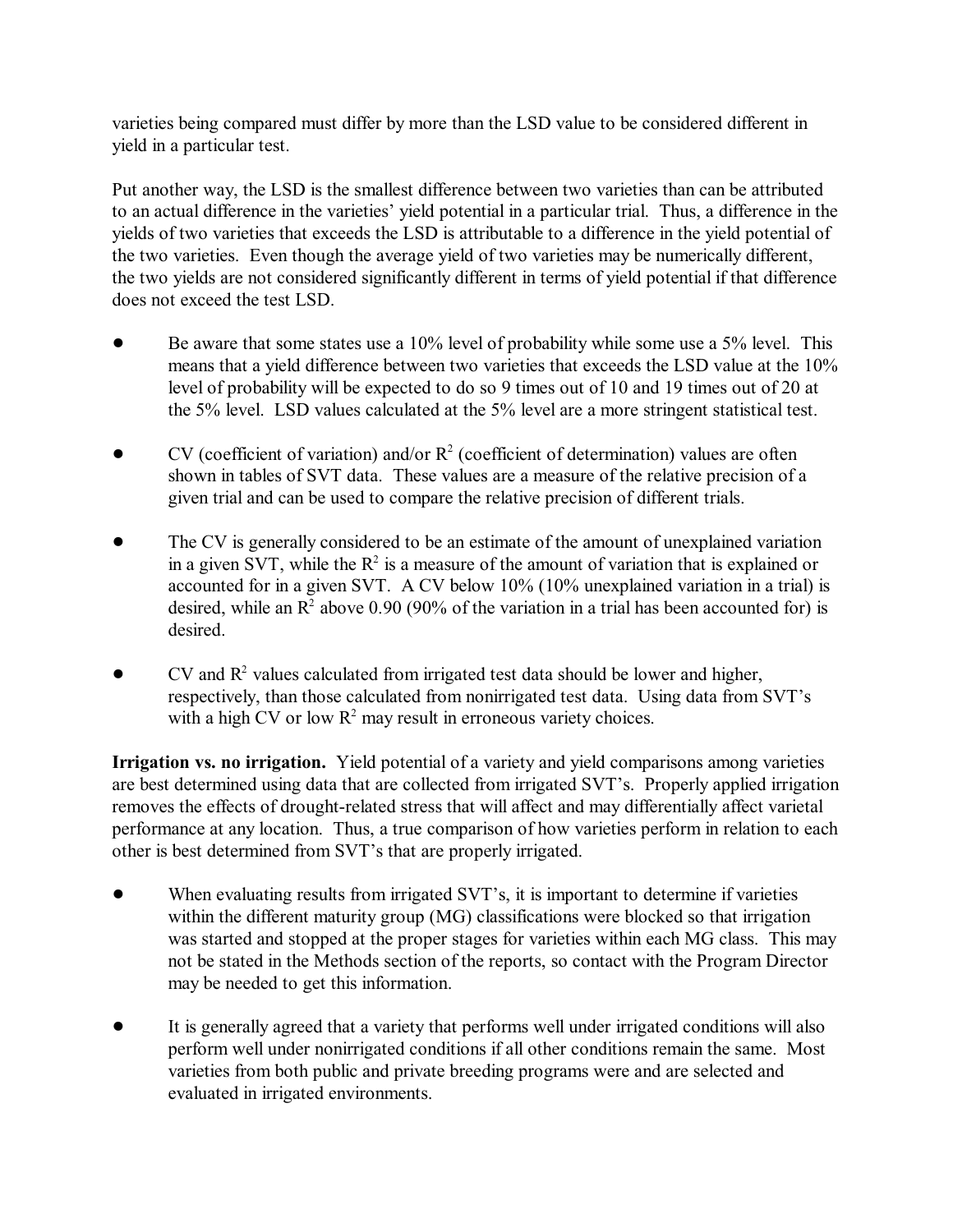**Soil texture.** Soil texture (also commonly referred to as soil type) of a test site should be considered when evaluating SVT results for three important reasons.

- Soil texture is a determining factor in whether or not a field is or will become infested with SCN. SCN infestations will be problematic on sandy and medium-textured soils, but will rarely be a production problem on clay soils, which are prevalent in the Midsouth. Thus, when selecting varieties for clay soils, resistance to SCN is not a major consideration.
- A given soybean variety planted on a given date will grow taller on sandy to silt loam soils than on a clay soil. This is an important consideration if height at maturity is important in a producer's environment.
- Seedling diseases are generally more problematic when soybeans are planted on clay soils. Thus, it is desirable to ascertain if a broad spectrum seed treatment was used to alleviate potential stand problems that might have affected and/or differentially affected yields of varieties in SVT's conducted on clay soil sites.

**Disease and seed quality ratings.** Disease ratings or scores can be helpful when selecting a variety for a particular environment. However, consider the following points when evaluating rating scores.

- Determine whether or not a disease rating is based on its response to a natural infestation of a pest, or on its response to an artificial introduction of the pathogen into the SVT environment. Level of response of varieties to the two levels of infestation likely will be quite different; therefore, peruse the methods used in each SVT to determine just what environment preceded the rating. Again, contact the Program Director for the state if this information is not available in the procedures section of the SVT..
- ! No two specialists' ratings will be the same, so there likely will be some discrepancy among the scores from the different state SVT's based on this factor.
- Seed quality is very dependent on environmental conditions that prevailed before and after maturity, and that plus the inherent inconsistency among rating systems and criteria should be considered before assigning importance to a particular variety's seed quality rating.

**Contacts.** Often, background or supporting information that can or should be used to make a wise variety decision is lacking in SVT publications. The following contact information is provided if additional information about a particular SVT trial is needed.

- Arkansas: R.D. Bond at [rbond@uark.edu](mailto:rbond@uark.edu) or D.G. Dombek at [ddombek@uark.edu](mailto:ddombek@uark.edu).
- Louisiana: S.B. Blanche at [Sblanche@agcenter.lsu.edu](mailto:Sblanche@agcenter.edu) or Ronald Levy at [RLevy@agcenter.lsu.edu](mailto:Rlevy@agcenter.lsu.edu).
- Mississippi: Brad Burgess at [bburgess@pss.msstate.edu](mailto:bburgess@pss.msstate.edu)
- **•** Tennessee: Fred L. Allen at  $\frac{allenf(a)utk.edu.}{a}$